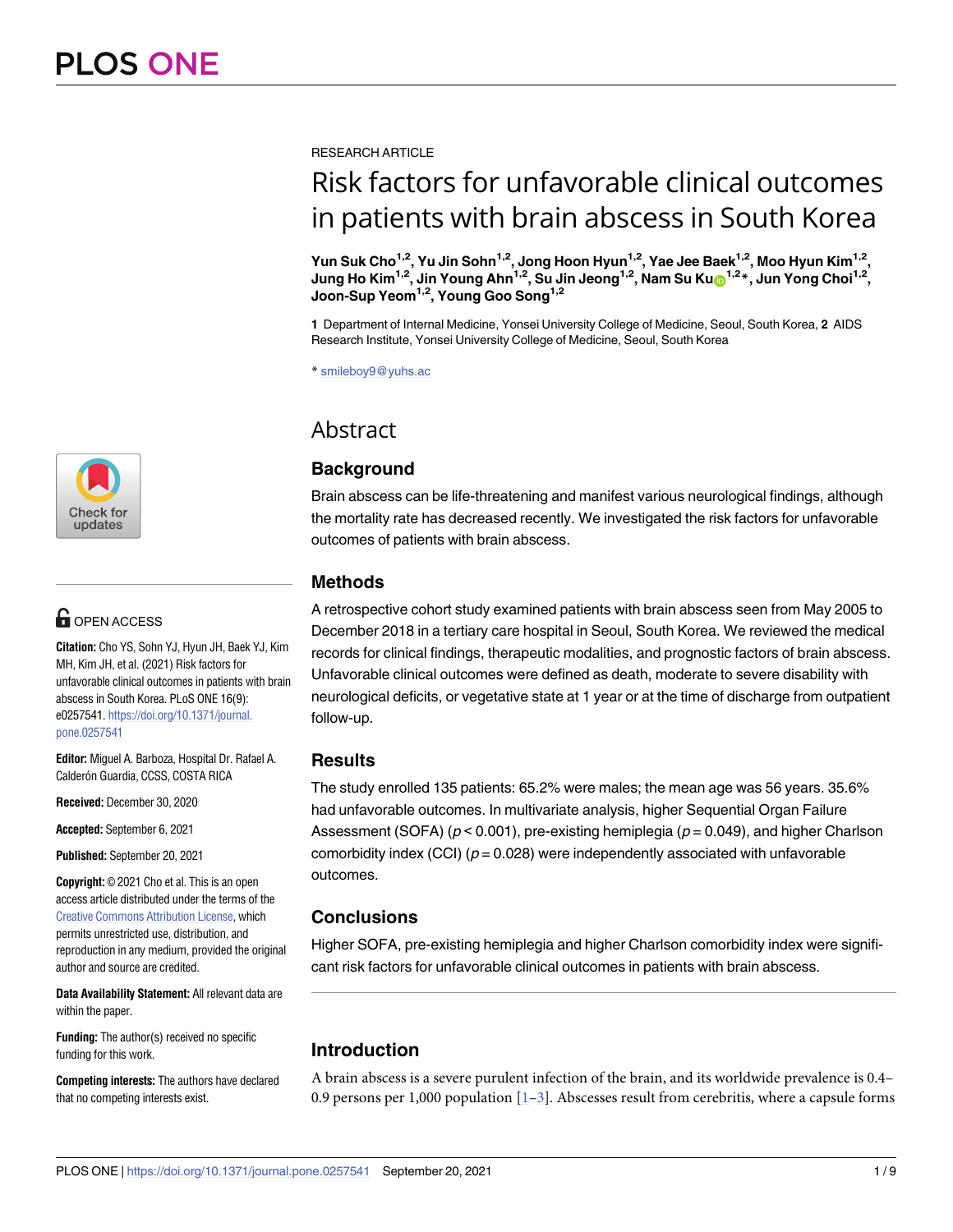<span id="page-1-0"></span>around the area of inflammation and has a pus-filled center composed of necrotic brain tissue and bacteria. Edema is also increased in the surrounding white matter [\[3–5\]](#page-6-0).

In the past, brain abscess was invariably fatal. The mortality rate of brain abscess has decreased from 40% to 10% over the past 50 years with the introduction of computed tomography (CT), the development of neurosurgical techniques, and the use of broad-spectrum antibiotics [\[4,](#page-6-0) [6–8](#page-6-0)].

Brain abscess can be life-threatening and have severe neurological sequelae, such as motor weakness, aphasia, and epilepsy  $[9-11]$ . Thus, it is important to identify predictors of clinical outcomes of brain abscess. To our knowledge, however, few studies have done this. Therefore, we investigated the risk factors for unfavorable clinical outcomes of patients with brain abscess.

# **Methods**

### **Study population and design**

A retrospective cohort study examined patients with brain abscess from May 2005 to December 2018 in a 2,400-bed, tertiary care hospital in Seoul, South Korea. The patients enrolled met the following criteria: (1) aged 18 years or over; (2) symptoms including fever, headache and altered mental status, which are deemed the classical clinical findings of brain abscess [[4,](#page-6-0) [12](#page-6-0)– [15\]](#page-6-0); (3) brain CT or magnetic resonance imaging findings showing intracranial brain abscess; and (4) evidence of brain abscess seen on aspiration or in microbiological samples. Patients with fungal, mycobacterial, or parasitic infection, and those with other forms of intracranial abscess, such as an epidural abscess or subdural empyema, were excluded [\[9\]](#page-6-0). Demographic data, and data on neurological status on admission, clinical presentation, risk factors for an unfavorable outcome, microbiological profiles, neuroimaging findings, treatment modalities, and clinical outcomes were collected from the electronic medical records. Patients were divided into favorable and unfavorable outcome groups, at 1 year or at the time of discharge from out-patient follow-up if earlier. The study was approved by the Institutional Review Board (IRB) of Yonsei University Health System Clinical Trial Center (4-2020-0160). Because the study was retrospective and the data were anonymized, the IRB waived the requirement for consent.

# **Definitions**

Unfavorable clinical outcomes were defined as death, moderate-to-severe disability with neurological deficits, or vegetative state at 1 year or at the time of discharge from outpatient follow-up. The outcome was assessed using the Glasgow Outcome Scale, a validated global scale used to measure the functional outcome following a brain injury, including brain abscess ([Table](#page-2-0) 1) [[16\]](#page-6-0). The neurological deficits included partial or complete paralysis, partial or complete loss of sensation, seizures, poor cognitive function, or visual defects and dysphasia [[17](#page-6-0)–[19](#page-7-0)]. The Charlson comorbidity index (CCI) [\[20–22\]](#page-7-0) and Sequential Organ Failure Assessment (SOFA) scores were calculated. The SOFA score comprises six organ system function domains (respiratory, cardiovascular, renal, neurological, hepatic, and hematological) [[23](#page-7-0)–[25](#page-7-0)].

### **Laboratory tests**

Tissue samples were obtained from inflammatory lesions of the frontal, sphenoid, and ethmoid sinuses. The microorganisms were identified using the ATB 32 GN System (bioMérieux, Marcy l'Étoile, France) and MALDI Biotyper (Bruker Daltonics, Bremen, Germany).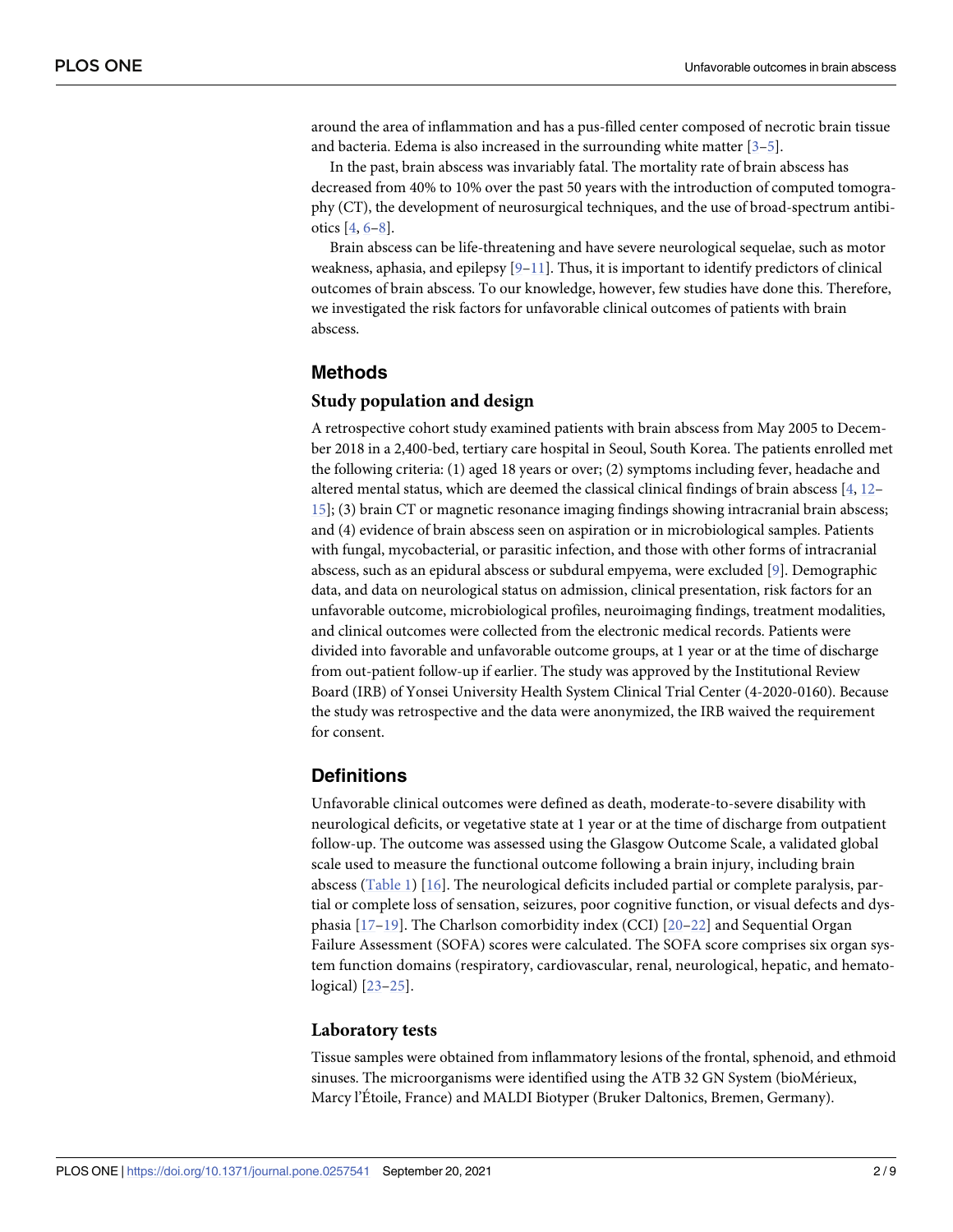| Score | <b>Clinical Meaning</b>                                                                     | Outcome     | No. (%)  |
|-------|---------------------------------------------------------------------------------------------|-------------|----------|
|       | Death                                                                                       | unfavorable | 14(10.4) |
|       | Neurovegetative state; patient unresponsive and speechless for weeks or months              | unfavorable | 4(3.0)   |
|       | Severe disability; patients dependent for daily support                                     | unfavorable | 26(19.2) |
|       | Moderate disability; patients independent in daily life                                     | unfavorable | 4(3.0)   |
|       | Good recovery; resumption of normal life with minor neurological and psychological deficits | favorable   | 87(64.4) |

#### <span id="page-2-0"></span>**[Table](#page-1-0) 1. The Glasgow outcome scales of the patients in this study.**

<https://doi.org/10.1371/journal.pone.0257541.t001>

### **Statistical analysis**

Independent *t*-tests were used to analyze continuous variables, and chi-square or Fisher's exact tests were used for analyzing categorical variables. A multivariate binary logistic regression analysis that included significant predictors in the univariate analysis ( $p < 0.05$ ) was conducted to identify independent predictors of an unfavorable outcome. The Hosmer–Lemeshow test was used to determine goodness of fit for logistic regression models. Variables correlated linearly with other variables were excluded from the multivariate analysis. A *p*-value *<* 0.05 in the multivariate analysis was considered indicative of statistical significance. The analyses were performed using SPSS (ver. 25.0; IBM, Armonk, NY, USA).

## **Results**

# **Baseline characteristics**

The study initially investigated 180 patients, of whom 45 were excluded: 31 with epidural abscesses and 14 with subdural empyema. Finally, 135 patients were eligible for the analysis. Of these, 15 had brain abscesses in multiple lobes. There were 88 males (65.2%) and 47 females (34.8%). Their mean age was 56 years. Common clinical findings were focal neurological deficit (51.9%), headache (45.9%), and fever (29.6%). The most common focal neurological deficits were hemiparesis and dysarthria. The most common comorbidities were diabetes mellitus (17.8%) and solid tumor with or without metastasis (15.6%). Radiologically, 120 (88.9%) had a single lobe abscess and 15 (11.1%) had abscesses in multiple lobes. The underlying source of the brain abscess was identified in 46 patients (34.1%): 17 patients (12.6%) had hematogenous spread, 12 (8.9%) had sinusitis, and 9 (6.7%) had a dental infection. [Table](#page-3-0) 2 shows the patients' demographic and clinical characteristics.

Surgery was performed in 109 patients (80.7%), of whom 74 underwent drainage, and 35 received open surgery. All patients were treated with systemic antibiotics and 26 patients were treated only with antibiotics (19.3%) ([Table](#page-3-0) 2). Of these 26 patients, seven did not undergo surgical treatment because they had multiple brain abscesses, in six cases, surgery was not performed because the abscess was smaller than 1 cm, four patients had no surgery due to a critical medical condition, seven patients had abscesses that were difficult to access surgically, and two patients with a high risk of bleeding did not undergo surgery.

### **Microbiological characteristics**

Causative pathogens were identified in 44 culture-positive brain abscess patients (32.6%). Gram-positive bacteria, particularly *Streptococcus* species, were the most frequently detected pathogens [\(Table](#page-4-0) 3).

### **Risk factors for unfavorable outcomes among patients with brain abscess**

The outcomes were unfavorable in 48 patients (35.6%) (Table 1): 30 patients had a moderateto-severe disability, four were in neurovegetative states, and 14 had died by 1 year. In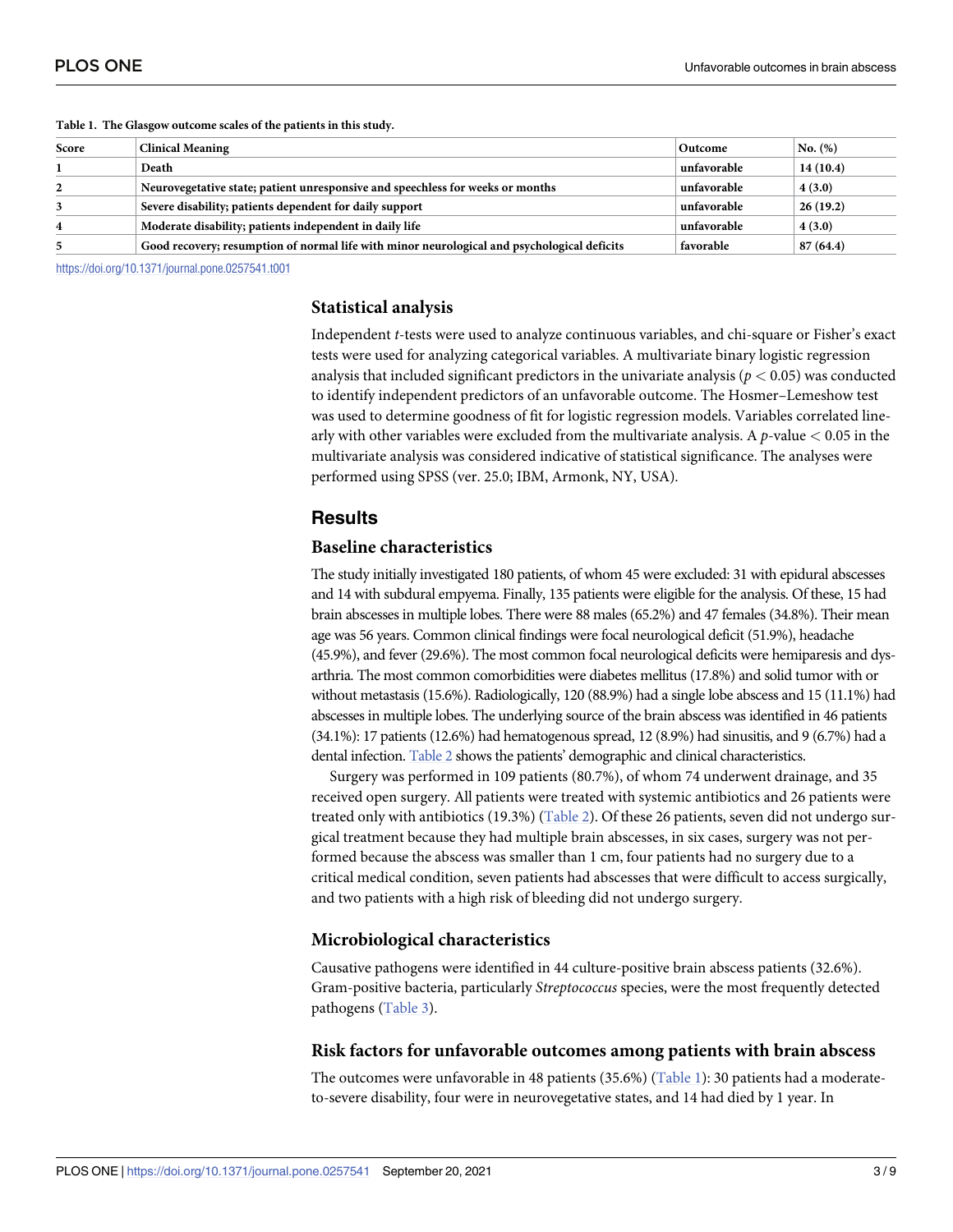| Variables                           | Total           | Favorable outcome | Unfavorable outcome | p-value   |
|-------------------------------------|-----------------|-------------------|---------------------|-----------|
|                                     | $(n = 135)$     | $(n = 87)$        | $(n = 48)$          |           |
| Male $(\%)$                         | 88(65.2)        | 53(60.9)          | 35(72.9)            | 0.161     |
| Age (year, mean±SD)                 | $56 + 14$       | 53.9±13.1         | $60.7 \pm 14.9$     | 0.015     |
| Presenting symptoms (%)             |                 |                   |                     |           |
| headache                            | 62(45.9)        | 54(62.1)          | 8(16.7)             | < 0.001   |
| fever ( $\geq$ 37.8°C)              | 40(29.6)        | 29(33.3)          | 11(22.9)            | 0.205     |
| seizure                             | 26(19.3)        | 14(16.1)          | 12(25.0)            | 0.209     |
| altered mental status               | 38(28.1)        | 15(17.2)          | 23(47.9)            | < 0.001   |
| Focal neurologic deficit (%)        | 70(51.9)        | 42(48.3)          | 28(58.3)            | 0.263     |
| Concomitant meningitis (%)          | 14(10.4)        | 8(9.2)            | 6(12.5)             | 0.547     |
| Cerebral hemorrhage (%)             | 8(5.9)          | 3(3.4)            | 5(10.4)             | 0.101     |
| Source of infection (%)             |                 |                   |                     |           |
| sinusitis                           | 12(8.9)         | 7(8.0)            | 5(10.4)             | 0.643     |
| dental infection                    | 9(6.7)          | 5(5.7)            | 4(8.3)              | 0.564     |
| eye infection                       | 2(1.5)          | 2(2.3)            | 0(0)                | 0.290     |
| otitis                              | 1(0.7)          | 0(0)              | 1(2.1)              | 0.177     |
| head injury                         | 5(3.7)          | 2(2.3)            | 3(6.3)              | 0.245     |
| hematogenous                        | 17(12.6)        | 9(10.3)           | 8(16.7)             | 0.289     |
| unknown                             | 77(57.0)        | 55(63.2)          | 22(45.8)            | 0.051     |
| Site of brain abscess (%)           |                 |                   |                     |           |
| single lobe                         | 120(88.9)       | 76(87.4)          | 44(91.7)            | 0.446     |
| multiple lobes                      | 15(11.1)        | 11(12.6)          | 4(8.3)              | 0.446     |
| Comorbidity (%)                     |                 |                   |                     |           |
| <b>CHF</b>                          | 6(4.4)          | 2(2.3)            | 4(8.3)              | 0.103     |
| <b>CVA</b>                          | 5(3.7)          | 2(2.3)            | 3(6.3)              | 0.245     |
| peripheral vascular disease         | 2(1.5)          | 1(1.2)            | 1(2.1)              | 0.673     |
| <b>COPD</b>                         | 1(0.7)          | 1(1.1)            | 0(0)                | 0.456     |
| chronic liver disease               | 13(9.6)         | 7(8.0)            | 6(12.5)             | 0.401     |
| chronic renal disease               | 5(3.7)          | 3(3.4)            | 2(4.2)              | 0.832     |
| diabetes mellitus                   | 24(17.8)        | 12(13.8)          | 12(25.0)            | 0.103     |
| non-metastatic solid tumor          | 19(14.1)        | 9(10.3)           | 10(20.8)            | 0.093     |
| metastatic solid tumor              | 3(2.2)          | 1(1.1)            | 2(4.2)              | 0.255     |
| hematologic malignancy              | 2(1.5)          | 1(1.2)            | 1(2.1)              | 0.673     |
| pre-existing hemiplegia             | 11(8.2)         | 1(1.1)            | 10(20.8)            | < 0.001   |
| CCI (mean±SD                        | $2.44 \pm 2.04$ | $1.88 \pm 1.7$    | $3.48 \pm 2.23$     | $<$ 0.001 |
| Laboratory data (mean±SD)           |                 |                   |                     |           |
| WBC ( $\times$ 10 <sup>3</sup> /µL) | $10.9 \pm 14.6$ | $11.4 \pm 17.5$   | 10±5.4              | 0.721     |
| PLT ( $\times 10^3/\mu L$ )         | 272.9±120.3     | 281.9±120.6       | 255.3±119.2         | 0.100     |
| BUN (mg/dL)                         | $16.5 \pm 14.3$ | $15.1 \pm 12.2$   | $19.3 \pm 17.2$     | 0.087     |
| $Cr$ (mg/dL)                        | $0.9 + 0.6$     | $0.9 + 0.7$       | $0.9 + 0.6$         | 0.633     |
| SOFA (mean±SD)                      | $1.8 + 2.0$     | $1.2 + 1.5$       | $3.0 \pm 2.2$       | $<$ 0.001 |
| Treatment modality (%)              |                 |                   |                     |           |
| open surgery + antibiotics          | 35(25.9)        | 25(28.7)          | 10(20.8)            | 0.316     |
| drainage + antibiotics              | 74(54.8)        | 44(50.6)          | 30(62.5)            | 0.183     |
| antibiotics only                    | 26(19.3)        | 18(20.7)          | 8(16.7)             | 0.570     |
|                                     |                 |                   |                     |           |

### <span id="page-3-0"></span>**[Table](#page-2-0) 2. Baseline characteristics of the patients with brain abscess.**

SD, standard deviation; CHF, congestive heart failure; CVA, cerebrovascular attack; COPD, chronic obstructive pulmonary disease; CCI, Charlson comorbidity index; SOFA, Sequential Organ Failure Assessment; WBC, white blood cells; PLT, platelets; BUN, blood urea nitrogen; Cr, creatinine.

<https://doi.org/10.1371/journal.pone.0257541.t002>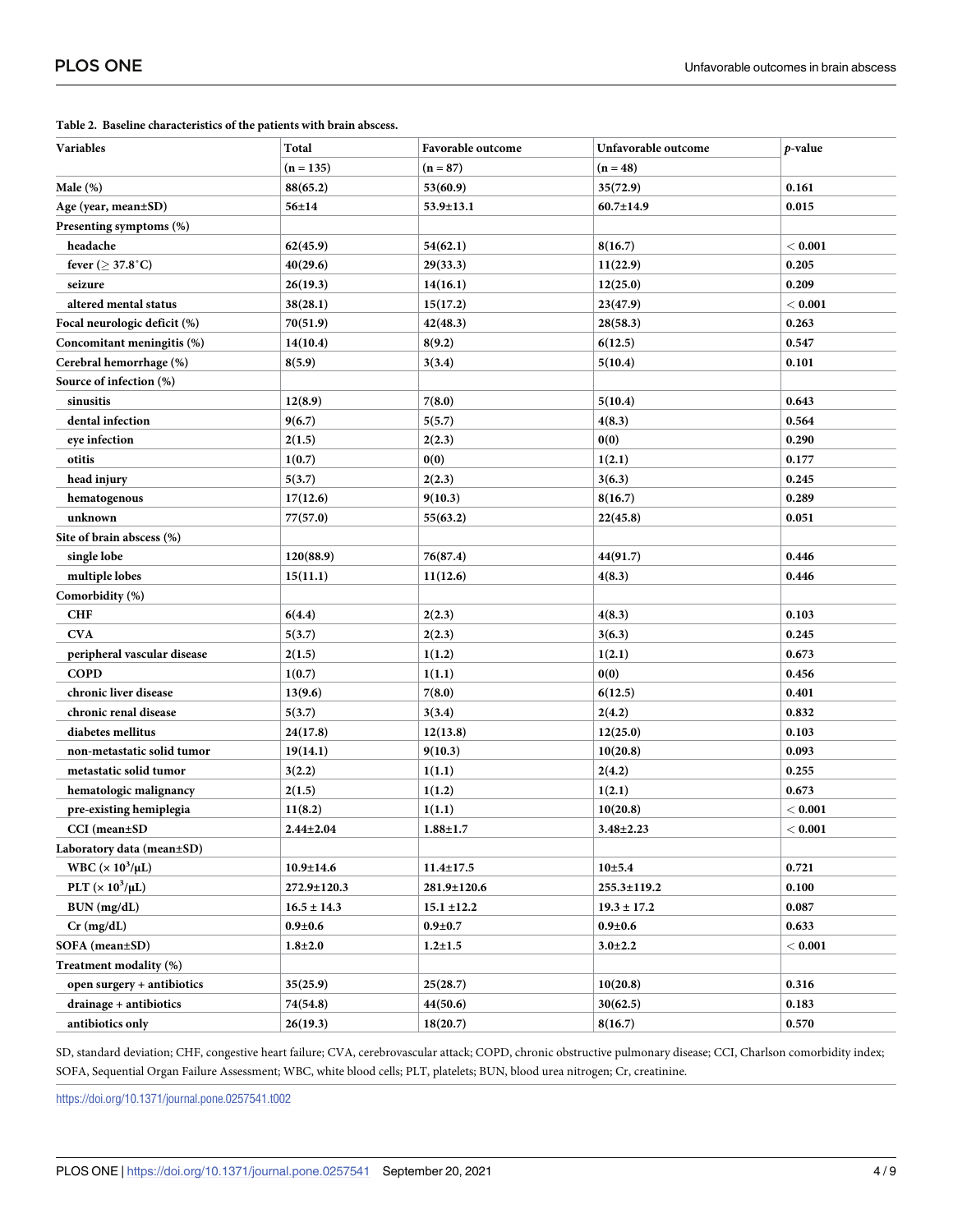<span id="page-4-0"></span>

| <b>Causative Organism</b>             | No. of Cases (%) |  |  |
|---------------------------------------|------------------|--|--|
|                                       | $(n = 44)$       |  |  |
| Gram-positive                         | 29(65.9)         |  |  |
| $\alpha$ -Streptococcus               | 8                |  |  |
| Streptococcus anginosus group         | 5                |  |  |
| Coagulase-negative Staphylococcus sp. | 5                |  |  |
| Staphylococcus aureus                 | 5                |  |  |
| Bacillus sp.                          | 1                |  |  |
| Lactobacillus                         | 1                |  |  |
| Enterococcus faecium                  | 1                |  |  |
| Parvimonas mica                       | 1                |  |  |
| Clostridium bifermentans              | 1                |  |  |
| Nocardia sp.                          | 1                |  |  |
| Gram-negative                         | 15(34.1)         |  |  |
| Klebsiella pneumoniae                 | 8                |  |  |
| Escherichia coli                      | $\overline{2}$   |  |  |
| Enterobacter cloacae                  | $\overline{2}$   |  |  |
| Haemophilus aphrophilus               | 1                |  |  |
| Pseudomonas aeruginosa                | 1                |  |  |
| Fusobacterium nucleatum               | 1                |  |  |

<https://doi.org/10.1371/journal.pone.0257541.t003>

univariate analyses, age ( $p = 0.018$ ), headache ( $p = 0.001$ ), altered mental status ( $p < 0.001$ ), pre-existing hemiplegia (*p* = 0.004), higher SOFA (*p <* 0.001), and higher CCI (*p <* 0.001) were significantly associated with unfavorable outcomes. In the multivariate analysis, higher SOFA [p *<* 0.001, odds ratio (OR) 1.523, 95% confidence interval (CI) 1.206–1.925], pre-existing hemiplegia (*p* = 0.049, OR 7.652, 95% CI 1.850–68.919), and higher CCI (*p* = 0.028, OR 1.279, 95% CI 1.027–1.594) were independent risk factors for unfavorable clinical outcomes in patients with brain abscess (Table 4).

# **Discussion**

We found that independent risk factors for unfavorable clinical outcomes in patients with brain abscess were higher SOFA, pre-existing hemiplegia, and higher CCI. Previous studies have reported some prognostic factors for brain abscess. Zhang *et al*. reported that female gender was associated with a poor outcome, while Larsen *et al*. reported that a low Glasgow coma scale score on admission and comorbidities were related to a poor outcome [\[2](#page-6-0), [26](#page-7-0)].

| Table 4. Uni- and multivariate analysis of risk factors for unfavorable clinical outcomes in patients with brain abscess. |  |
|---------------------------------------------------------------------------------------------------------------------------|--|
|---------------------------------------------------------------------------------------------------------------------------|--|

| Variables                 | <b>Univariate</b> |                 |            |           | Multivariate    |           |  |
|---------------------------|-------------------|-----------------|------------|-----------|-----------------|-----------|--|
|                           | <b>OR</b>         | 95% CI          | p-value    | <b>OR</b> | 95% CI          | p-value   |  |
| Age (per 1-year increase) | 1.034             | 1.006-1.063     | 0.018      | 1.003     | $0.960 - 1.048$ | 0.905     |  |
| Headache                  | 0.525             | $0.999 - 1.002$ | 0.001      | 1.000     | $0.998 - 1.001$ | 0.648     |  |
| Altered mental status     | 4.416             | 1.997-9.767     | ${<}0.001$ | 2.384     | 0.734-7.739     | 0.121     |  |
| Pre-existing hemiplegia   | 22.368            | 2.764-181.011   | 0.004      | 7.652     | 1.850-68.919    | 0.049     |  |
| CCI (per 1 increase)      | 1.652             | 1.299-2.102     | ${<}0.001$ | 1.279     | $1.027 - 1.594$ | 0.028     |  |
| SOFA (per 1 increase)     | 1.578             | 1.253-1.987     | $<$ 0.001  | 1.523     | 1.206-1.925     | $<$ 0.001 |  |

OR, odds ratio; CI, confidence interval; CCI, Charlson comorbidity index; SOFA, Sequential Organ Failure Assessment.

<https://doi.org/10.1371/journal.pone.0257541.t004>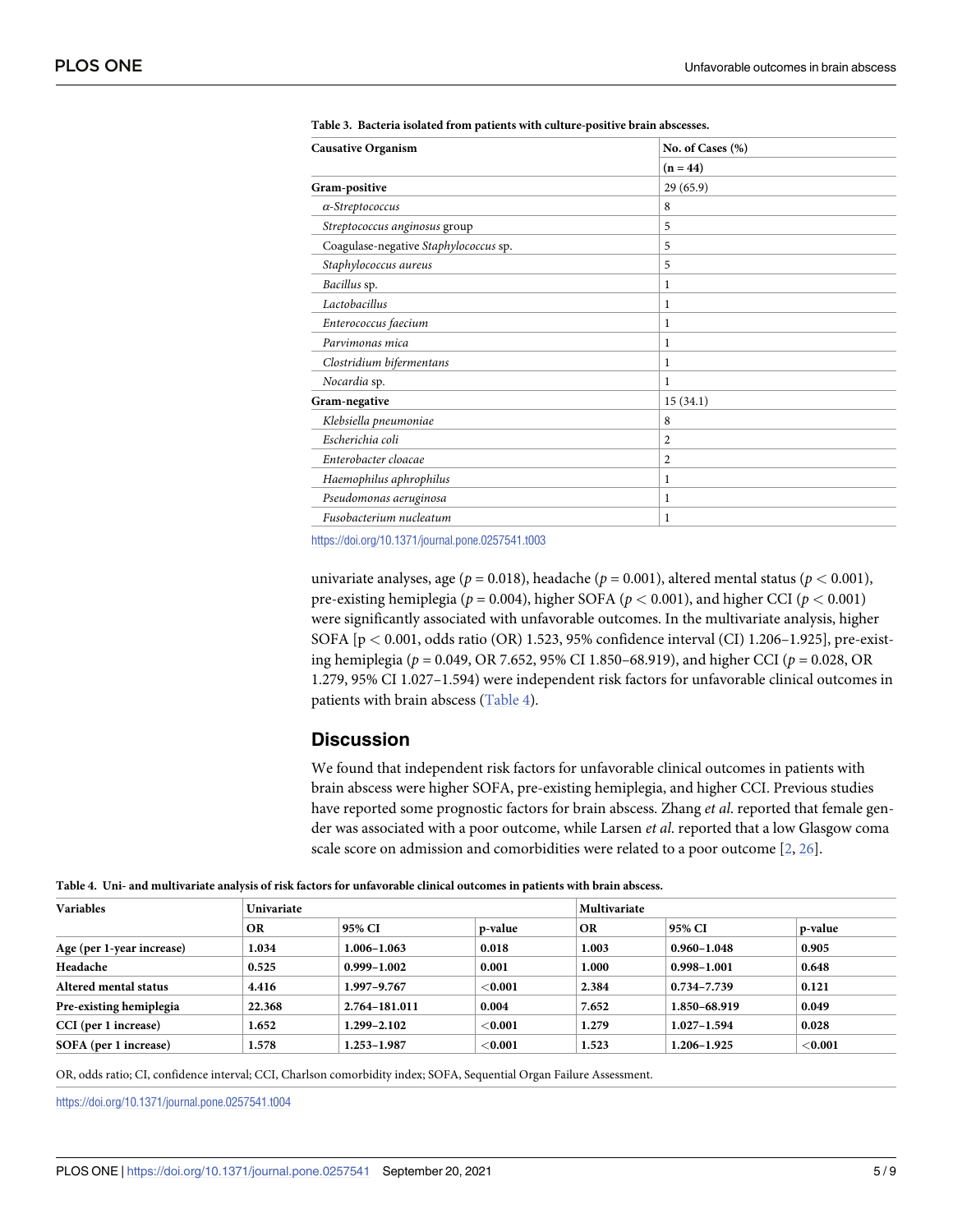<span id="page-5-0"></span>In this study, a higher SOFA was an independent risk factor for an unfavorable outcome. The SOFA is used to assess organ dysfunction and failure. Several studies have addressed the relationship between unfavorable outcomes of central nervous system (CNS) infection and the SOFA score [\[27–29](#page-7-0)]. An early change in SOFA is a useful early prognostic marker for sepsis and mortality. Nakashima *et al*. found that a high SOFA score was associated with mortality in patients with critical illness, including CNS infection [[30](#page-7-0), [31](#page-7-0)]. In a meta-analysis of 25 studies, De Grooth *et al*. revealed a strong association between the SOFA and unfavorable outcomes [\[25,](#page-7-0) [32,](#page-7-0) [33\]](#page-7-0). Ferreira *et al*. showed that serial evaluation of the SOFA during the first 48 hours could predict the outcome of critically ill patients [[34](#page-7-0)]. The SOFA is a good prognostic measure in patients with severe illness, including brain abscess.

Pre-existing hemiplegia was also an independent risk factor for an unfavorable outcome. Patients with hemiplegia as a result of traumatic accidents, strokes, or brain tumors prior to brain abscess have impaired mobility. McLean *et al*. reported that less mobile patients had low lean mass, reduced physical strength, and an elevated mortality rate [\[35–](#page-7-0)[37](#page-8-0)]. If damaged brain tissue is exposed to an infectious agent, the damage is exacerbated, thus increasing the severity of neurological deficits [\[38–40](#page-8-0)]. It is not clear why patients with impaired mobility are more susceptible to neurological deficits after brain abscess. However, it is likely that their low stamina and damaged brain tissue increase the probability of sequelae after treatment for brain abscess.

A higher CCI was an independent risk factor for an unfavorable outcome in this study. The CCI is a widely validated simple measure of the prognosis in numerous medical conditions, with significant relationships between the CCI and prognosis in multiple diseases [\[41–44](#page-8-0)]. A recent large study reported that the CCI predicted mortality in patients with brain abscess in Denmark from 1982 through 2016 [[45](#page-8-0)].

This study had several limitations inherent to its retrospective design. As with any observational study, unmeasured confounders may have influenced the findings. Also, the single-center design (one tertiary referral hospital) led to the selection of severe cases only. A multicenter study including a large patient sample is needed.

In conclusion, in this study, a higher SOFA, pre-existing hemiplegia, and higher CCI were significantly associated with unfavorable treatment outcomes in patients with brain abscess. Therefore, we need to consider treatment carefully in patients with brain abscess who have these predictors.

# **Author Contributions**

**Conceptualization:** Yun Suk Cho, Nam Su Ku.

**Data curation:** Yun Suk Cho, Nam Su Ku.

**Formal analysis:** Yun Suk Cho, Nam Su Ku.

**Funding acquisition:** Nam Su Ku.

**Investigation:** Yun Suk Cho, Nam Su Ku.

**Methodology:** Yun Suk Cho, Nam Su Ku.

**Project administration:** Yun Suk Cho, Nam Su Ku.

**Resources:** Yun Suk Cho, Nam Su Ku.

**Software:** Nam Su Ku.

**Supervision:** Yu Jin Sohn, Jong Hoon Hyun, Yae Jee Baek, Moo Hyun Kim, Jung Ho Kim, Jin Young Ahn, Su Jin Jeong, Nam Su Ku, Jun Yong Choi, Joon-Sup Yeom, Young Goo Song.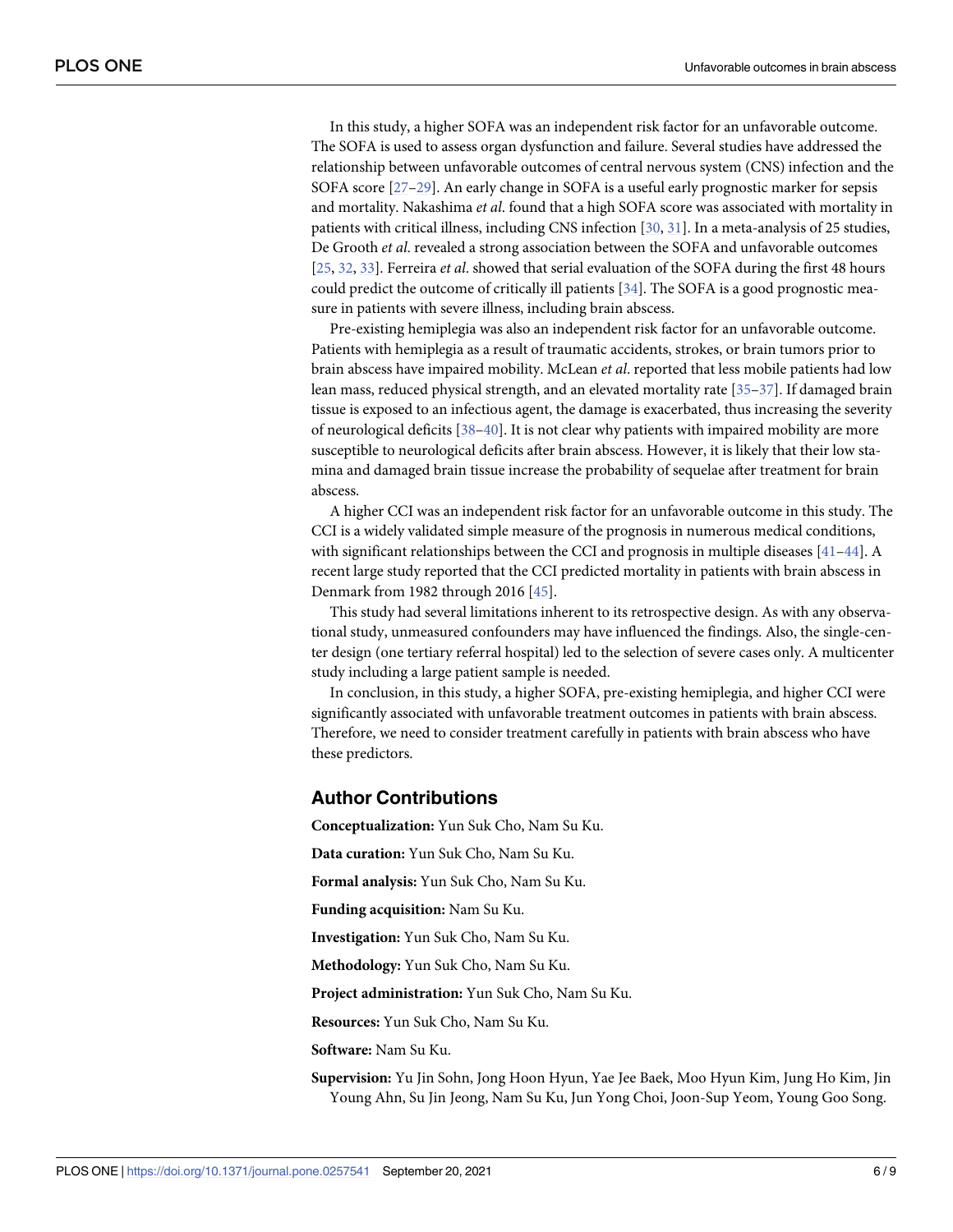<span id="page-6-0"></span>**Validation:** Nam Su Ku.

**Visualization:** Nam Su Ku.

**Writing – original draft:** Yun Suk Cho.

**Writing – review & editing:** Yun Suk Cho, Nam Su Ku.

### **References**

- **[1](#page-0-0).** Nicolosi A, Hauser WA, Musicco M, Kurland LT. Incidence and prognosis of brain abscess in a defined population: Olmsted County, Minnesota, 1935–1981. Neuroepidemiology. 1991; 10:122–31. [https://doi.](https://doi.org/10.1159/000110257) [org/10.1159/000110257](https://doi.org/10.1159/000110257) PMID: [1922645](http://www.ncbi.nlm.nih.gov/pubmed/1922645)
- **[2](#page-4-0).** Helweg-Larsen J, Astradsson A, Richhall H, Erdal J, Laursen A, Brennum J. Pyogenic brain abscess, a 15 year survey. BMC Infect Dis. 2012; 12:332. <https://doi.org/10.1186/1471-2334-12-332> PMID: [23193986](http://www.ncbi.nlm.nih.gov/pubmed/23193986)
- **[3](#page-0-0).** Brouwer MC, van de Beek D. Epidemiology, diagnosis, and treatment of brain abscesses. Curr Opin Infect Dis. 2017; 30:129–34. <https://doi.org/10.1097/QCO.0000000000000334> PMID: [27828809](http://www.ncbi.nlm.nih.gov/pubmed/27828809)
- **[4](#page-1-0).** Brouwer MC, Tunkel AR, McKhann GM, 2nd, van de Beek D. Brain abscess. N Engl J Med. 2014; 371:447–56. <https://doi.org/10.1056/NEJMra1301635> PMID: [25075836](http://www.ncbi.nlm.nih.gov/pubmed/25075836)
- **[5](#page-1-0).** Adukauskiene D, Bivainyte A, Radaviciūte E. Cerebral edema and its treatment. Medicina (Kaunas). 2007; 43:170–6. PMID: [17329953](http://www.ncbi.nlm.nih.gov/pubmed/17329953)
- **[6](#page-1-0).** Carpenter JP, Lane JS 3rd, Trani J, Hussain S, Healey C, Hashemi H, et al. Proper technical procedures improved outcomes in a retrospective analysis of EVAS FORWARD IDE trial 3-year results. J Vasc Surg. 2020; 72:918–30. <https://doi.org/10.1016/j.jvs.2019.11.039> PMID: [32035772](http://www.ncbi.nlm.nih.gov/pubmed/32035772)
- **7.** Sharma R, Mohandas K, Cooke RP. Intracranial abscesses: changes in epidemiology and management over five decades in Merseyside. Infection. 2009; 37:39–43. [https://doi.org/10.1007/s15010-008-](https://doi.org/10.1007/s15010-008-7359-x) [7359-x](https://doi.org/10.1007/s15010-008-7359-x) PMID: [19139814](http://www.ncbi.nlm.nih.gov/pubmed/19139814)
- **[8](#page-1-0).** Menon S, Bharadwaj R, Chowdhary A, Kaundinya DV, Palande DA. Current epidemiology of intracranial abscesses: a prospective 5 year study. J Med Microbiol. 2008; 57:1259–68. [https://doi.org/10.](https://doi.org/10.1099/jmm.0.47814-0) [1099/jmm.0.47814-0](https://doi.org/10.1099/jmm.0.47814-0) PMID: [18809555](http://www.ncbi.nlm.nih.gov/pubmed/18809555)
- **[9](#page-1-0).** Amornpojnimman T, Korathanakhun P. Predictors of clinical outcomes among patients with brain abscess in Thailand. J Clin Neurosci. 2018; 53:135–9. <https://doi.org/10.1016/j.jocn.2018.04.059> PMID: [29716805](http://www.ncbi.nlm.nih.gov/pubmed/29716805)
- **10.** Buonaguro A, Colangelo M, Daniele B, Cantone G, Ambrosio A. Neurological and behavioral sequelae in children operated on for brain abscess. Child's Nerv Syst. 1989; 5:153–5. [https://doi.org/10.1007/](https://doi.org/10.1007/BF00272117) [BF00272117](https://doi.org/10.1007/BF00272117) PMID: [2758427](http://www.ncbi.nlm.nih.gov/pubmed/2758427)
- **[11](#page-1-0).** Nielsen H, Harmsen A, Gyldensted C. Cerebral abscess. A long-term follow-up. Acta Neurol Scand. 1983; 67:330–7. <https://doi.org/10.1111/j.1600-0404.1983.tb03150.x> PMID: [6613520](http://www.ncbi.nlm.nih.gov/pubmed/6613520)
- **[12](#page-1-0).** Sonneville R, Ruimy R, Benzonana N, Riffaud L, Carsin A, Tadie´ JM, et al. An update on bacterial brain abscess in immunocompetent patients. Clin Microbiol Infect. 2017; 23:614–20. [https://doi.org/10.1016/](https://doi.org/10.1016/j.cmi.2017.05.004) [j.cmi.2017.05.004](https://doi.org/10.1016/j.cmi.2017.05.004) PMID: [28501669](http://www.ncbi.nlm.nih.gov/pubmed/28501669)
- **13.** Mathisen GE, Johnson JP. Brain abscess. Clin Infect Dis. 1997:763–79. [https://doi.org/10.1086/](https://doi.org/10.1086/515541) [515541](https://doi.org/10.1086/515541) PMID: [9356788](http://www.ncbi.nlm.nih.gov/pubmed/9356788)
- **14.** Brouwer MC, Coutinho JM, van de Beek D. Clinical characteristics and outcome of brain abscess: systematic review and meta-analysis. Neurology. 2014; 82:806–13. [https://doi.org/10.1212/WNL.](https://doi.org/10.1212/WNL.0000000000000172) [0000000000000172](https://doi.org/10.1212/WNL.0000000000000172) PMID: [24477107](http://www.ncbi.nlm.nih.gov/pubmed/24477107)
- **[15](#page-1-0).** Tattevin P, Bruneel F, Clair B, Lellouche F, de Broucker T, Chevret S, et al. Bacterial brain abscesses: a retrospective study of 94 patients admitted to an intensive care unit (1980 to 1999). Am J Med. 2003; 115:143–6. [https://doi.org/10.1016/s0002-9343\(03\)00292-4](https://doi.org/10.1016/s0002-9343%2803%2900292-4) PMID: [12893401](http://www.ncbi.nlm.nih.gov/pubmed/12893401)
- **[16](#page-1-0).** Teasdale GM, Pettigrew LE, Wilson JT, Murray G, Jennett B. Analyzing outcome of treatment of severe head injury: a review and update on advancing the use of the Glasgow Outcome Scale. J Neurotrauma. 1998; 15:587–97. <https://doi.org/10.1089/neu.1998.15.587> PMID: [9726258](http://www.ncbi.nlm.nih.gov/pubmed/9726258)
- **[17](#page-1-0).** Carey ME, Chou SN, French LA. Long-term neurological residua in patients surviving brain abscess with surgery. J Neurosurg. 1971; 34:652–6. <https://doi.org/10.3171/jns.1971.34.5.0652> PMID: [5090943](http://www.ncbi.nlm.nih.gov/pubmed/5090943)
- **18.** Rousseaux M, Lesoin F, Destee A, Jomin M, Petit H. Long term sequelae of hemispheric abscesses as a function of the treatment. Acta Neurochir (Wien). 1985; 74:61–7. <https://doi.org/10.1007/BF01413280> PMID: [3976448](http://www.ncbi.nlm.nih.gov/pubmed/3976448)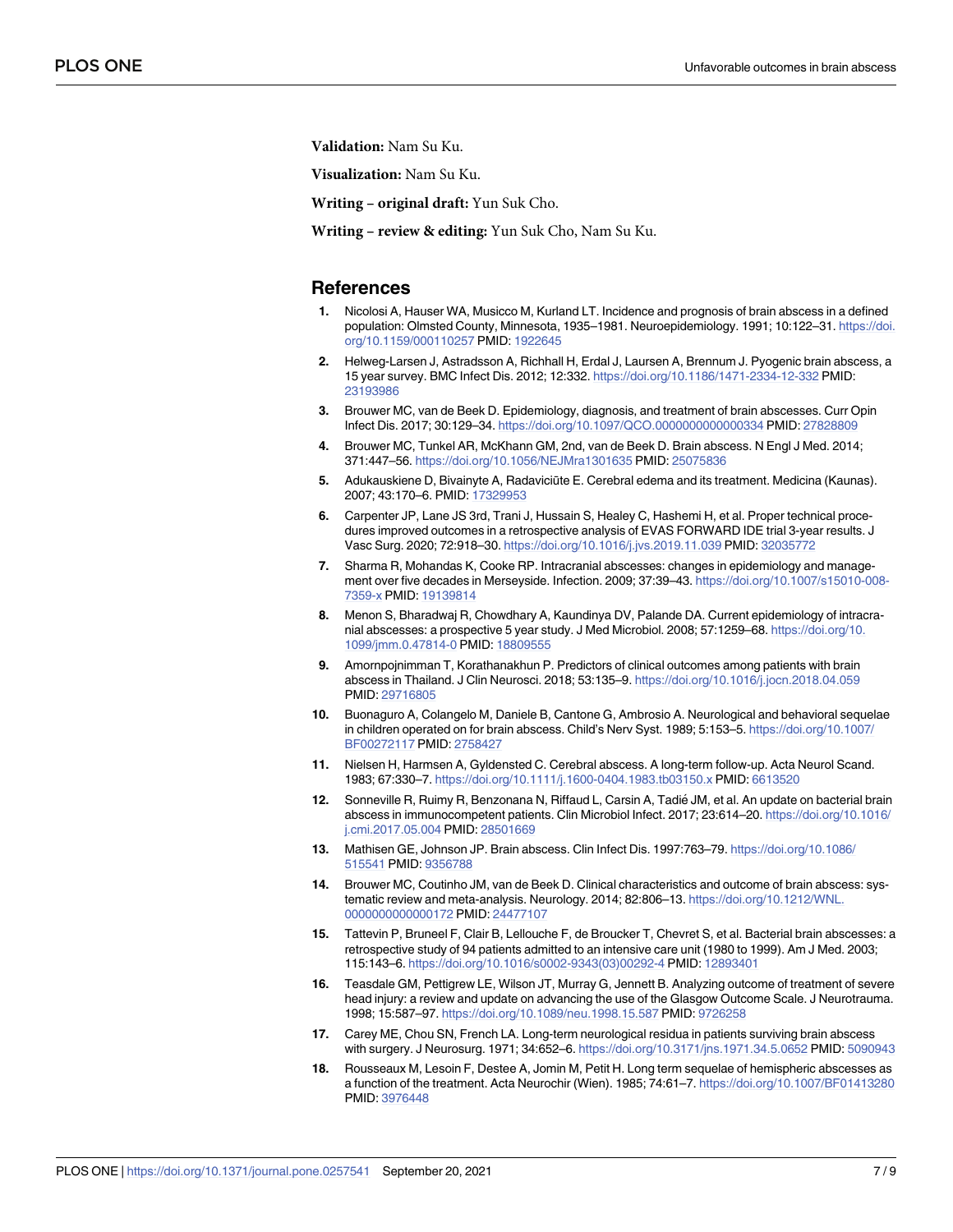- <span id="page-7-0"></span>**[19](#page-1-0).** Harris LF, Maccubbin DA, Triplett JN Jr., Haws FP. Brain abscess: recent experience at a community hospital. South Med J. 1985; 78:704–7. <https://doi.org/10.1097/00007611-198506000-00022> PMID: [4002002](http://www.ncbi.nlm.nih.gov/pubmed/4002002)
- **[20](#page-1-0).** Bodilsen J, Dalager-Pedersen M, van de Beek D, Brouwer MC, Nielsen H. Incidence and mortality of brain abscess in Denmark: a nationwide population-based study. Clin Microbiol Infect. 2020; 26:95– 100. <https://doi.org/10.1016/j.cmi.2019.05.016> PMID: [31158518](http://www.ncbi.nlm.nih.gov/pubmed/31158518)
- **21.** Thygesen SK, Christiansen CF, Christensen S, Lash TL, Sørensen HT. The predictive value of ICD-10 diagnostic coding used to assess Charlson comorbidity index conditions in the population-based Danish National Registry of Patients. BMC Med Res Methodol. 2011; 11:83. [https://doi.org/10.1186/1471-](https://doi.org/10.1186/1471-2288-11-83) [2288-11-83](https://doi.org/10.1186/1471-2288-11-83) PMID: [21619668](http://www.ncbi.nlm.nih.gov/pubmed/21619668)
- **[22](#page-1-0).** Lange N, Berndt M, Jörger AK, Wagner A, Wantia N, Lummel N, et al. Clinical characteristics and course of primary brain abscess. Acta Neurochir (Wien). 2018; 160:2055–62. [https://doi.org/10.1007/](https://doi.org/10.1007/s00701-018-3633-6) [s00701-018-3633-6](https://doi.org/10.1007/s00701-018-3633-6) PMID: [30069602](http://www.ncbi.nlm.nih.gov/pubmed/30069602)
- [23](#page-1-0). Vincent JL, de Mendonça A, Cantraine F, Moreno R, Takala J, Suter PM, et al. Use of the SOFA score to assess the incidence of organ dysfunction/failure in intensive care units: results of a multicenter, prospective study. Working group on "sepsis-related problems" of the European Society of Intensive Care Medicine. Crit Care Med. 1998; 26:1793–800. <https://doi.org/10.1097/00003246-199811000-00016> PMID: [9824069](http://www.ncbi.nlm.nih.gov/pubmed/9824069)
- **24.** Lambden S, Laterre PF, Levy MM, Francois B. The SOFA score-development, utility and challenges of accurate assessment in clinical trials. Crit Care. 2019; 23:374. [https://doi.org/10.1186/s13054-019-](https://doi.org/10.1186/s13054-019-2663-7) [2663-7](https://doi.org/10.1186/s13054-019-2663-7) PMID: [31775846](http://www.ncbi.nlm.nih.gov/pubmed/31775846)
- **[25](#page-1-0).** de Grooth HJ, Geenen IL, Girbes AR, Vincent JL, Parienti JJ, Oudemans-van Straaten HM. SOFA and mortality endpoints in randomized controlled trials: a systematic review and meta-regression analysis. Crit Care. 2017; 21:38. <https://doi.org/10.1186/s13054-017-1609-1> PMID: [28231816](http://www.ncbi.nlm.nih.gov/pubmed/28231816)
- **[26](#page-4-0).** Zhang C, Hu L, Wu X, Hu G, Ding X, Lu Y. A retrospective study on the aetiology, management, and outcome of brain abscess in an 11-year, single-centre study from China. BMC Infect Dis. 2014; 14:311. <https://doi.org/10.1186/1471-2334-14-311> PMID: [24903315](http://www.ncbi.nlm.nih.gov/pubmed/24903315)
- **[27](#page-5-0).** Karakike E, Kyriazopoulou E, Tsangaris I, Routsi C, Vincent JL, Giamarellos-Bourboulis EJ. The early change of SOFA score as a prognostic marker of 28-day sepsis mortality: analysis through a derivation and a validation cohort. Crit Care. 2019; 23:387. <https://doi.org/10.1186/s13054-019-2665-5> PMID: [31783881](http://www.ncbi.nlm.nih.gov/pubmed/31783881)
- **28.** Oda S, Hirasawa H, Sugai T, Shiga H, Nakanishi K, Kitamura N, et al. Comparison of Sepsis-related Organ Failure Assessment (SOFA) score and CIS (cellular injury score) for scoring of severity for patients with multiple organ dysfunction syndrome (MODS). Intensive Care Med. 2000; 26:1786–93. <https://doi.org/10.1007/s001340000710> PMID: [11271086](http://www.ncbi.nlm.nih.gov/pubmed/11271086)
- **[29](#page-5-0).** Gholipour Baradari A, Sharifi H, Firouzian A, Daneshiyan M, Aarabi M, Talebiyan Kiakolaye Y, et al. Comparison of Proposed Modified and Original Sequential Organ Failure Assessment Scores in Predicting ICU Mortality: A Prospective, Observational, Follow-Up Study. Scientifica (Cairo). 2016; 2016:7379325. <https://doi.org/10.1155/2016/7379325> PMID: [28116220](http://www.ncbi.nlm.nih.gov/pubmed/28116220)
- **[30](#page-5-0).** Nakashima T, Miyamoto K, Shimokawa T, Kato S, Hayakawa M. The Association Between Sequential Organ Failure Assessment Scores and Mortality in Patients With Sepsis During the First Week: The JSEPTIC DIC Study. J Intensive Care Med. 2018: 35:656–62. [https://doi.org/10.1177/](https://doi.org/10.1177/0885066618775959) [0885066618775959](https://doi.org/10.1177/0885066618775959) PMID: [29764273](http://www.ncbi.nlm.nih.gov/pubmed/29764273)
- **[31](#page-5-0).** Nakashima T, Miyamoto K, Shimokawa T, Kato S, Hayakawa M. The Association Between Sequential Organ Failure Assessment Scores and Mortality in Patients With Sepsis During the First Week: The JSEPTIC DIC Study. J Intensive Care Med. 2020; 35:656–62. [https://doi.org/10.1177/](https://doi.org/10.1177/0885066618775959) [0885066618775959](https://doi.org/10.1177/0885066618775959) PMID: [29764273](http://www.ncbi.nlm.nih.gov/pubmed/29764273)
- **[32](#page-5-0).** Garbero RF, Simões AA, Martins GA, Cruz LVD, von Zuben VGM. SOFA and qSOFA at admission to the emergency department: Diagnostic sensitivity and relation with prognosis in patients with suspected infection. Turk J Emerg Med. 2019; 19:106–10. <https://doi.org/10.1016/j.tjem.2019.05.002> PMID: [31321343](http://www.ncbi.nlm.nih.gov/pubmed/31321343)
- **[33](#page-5-0).** Song JU, Sin CK, Park HK, Shim SR, Lee J. Performance of the quick Sequential (sepsis-related) Organ Failure Assessment score as a prognostic tool in infected patients outside the intensive care unit: a systematic review and meta-analysis. Crit Care. 2018; 22:28. [https://doi.org/10.1186/s13054-018-](https://doi.org/10.1186/s13054-018-1952-x) [1952-x](https://doi.org/10.1186/s13054-018-1952-x) PMID: [29409518](http://www.ncbi.nlm.nih.gov/pubmed/29409518)
- **[34](#page-5-0).** Ferreira FL, Bota DP, Bross A, Mélot C, Vincent JL. Serial evaluation of the SOFA score to predict outcome in critically ill patients. JAMA. 2001; 286:1754–8. <https://doi.org/10.1001/jama.286.14.1754> PMID: [11594901](http://www.ncbi.nlm.nih.gov/pubmed/11594901)
- **[35](#page-5-0).** McLean RR, Shardell MD, Alley DE, Cawthon PM, Fragala MS, Harris TB, et al. Criteria for Clinically Relevant Weakness and Low Lean Mass and Their Longitudinal Association With Incident Mobility